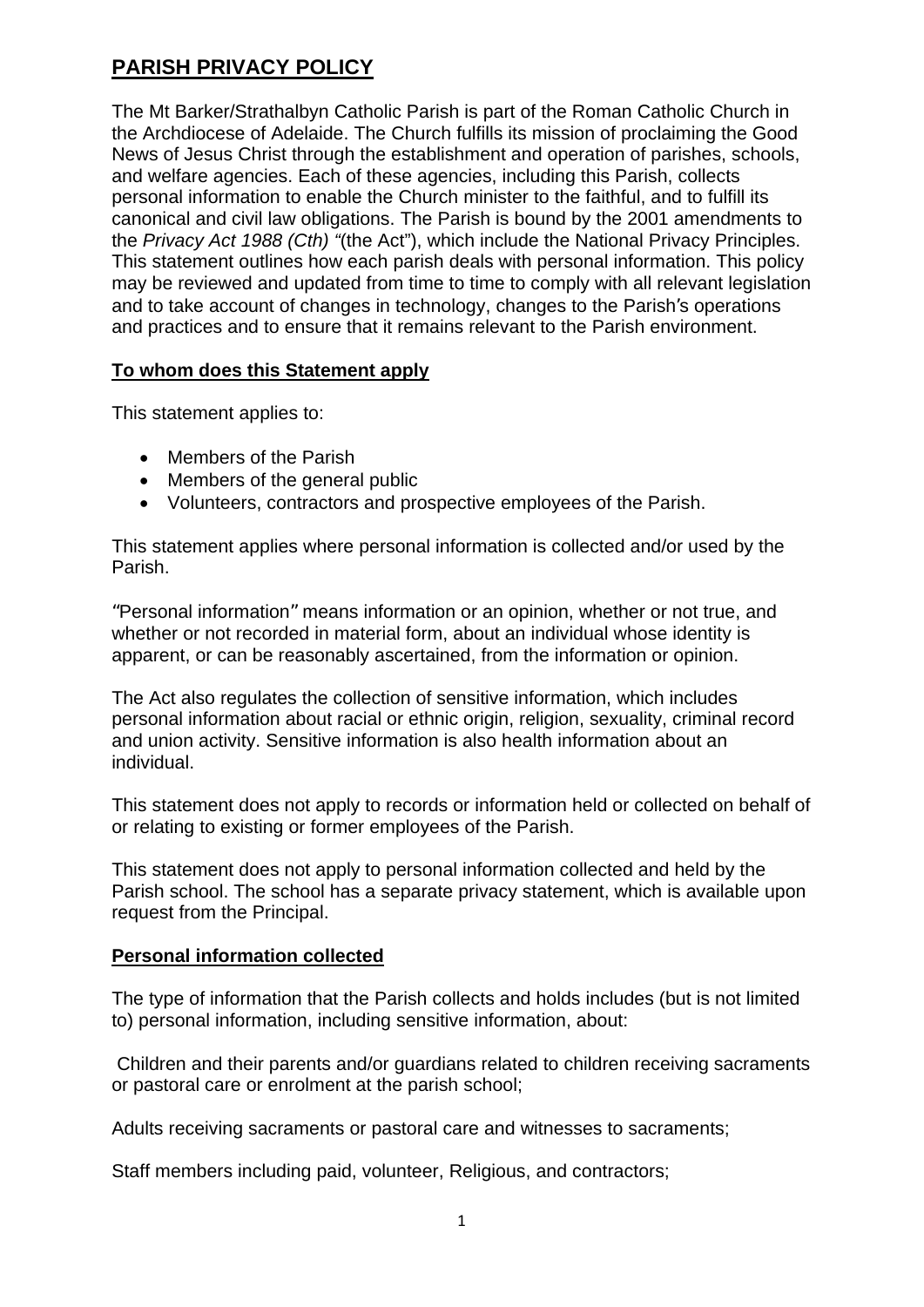- Fundraising activities;
- Prospective employees;
- Other people who come into contact with the Parish.

Where the Parish is collecting information of this kind, it will ordinarily issue a copy of the standard collection notice*.* 

The Parish will generally collect personal information about an individual by way of forms filled out either by the person or the parent/guardian, face-to-face meetings, interviews, and telephone calls. The Archdiocese also collects information of a "global" nature through data transfer from Parishes.

The Parish will endeavour to collect an individual's personal information directly from that individual.

## **Purpose of Collection**

The Parish will use your personal information for the primary purpose of collection, and for such other secondary purposes that are directly related to the primary purpose of collection, or to which you have consented.

## **Children and their parents and /or guardians.**

In many cases, the Parish collects personal information about children for the primary purpose of administering the sacraments and pastoral care to children of the faithful, or if the Parish offers after school care or social/sporting facilities and activities. This information is required so that the Parish is able to provide care for the child while under supervision.

In some cases where a Parish requests personal information about a child or parent and/or guardian, and disclosure of the information requested is not made, the Parish may be unable to offer the child the sacrament, or enroll or continue the enrolment of the child in a Parish programme.

### **Personal information provided by other people.**

In some circumstances the Parish may be provided with personal information about an individual from a third party; for example, obtaining a reference from a referee about a job applicant.

Often the Parish is requested to include the names of individuals in prayers (for example, if a person is ill) or in the Parish newsletter because of a significant event (for example a wedding anniversary or birthday). Such requests can only be met with the consent of the individual, except in specified circumstances that are contemplated by the Act. The Parish will seek the consent of the individual concerned before publishing such information.

### **How Your Personal Information is used**

The Parish will use personal information in various ways including (but not limited to):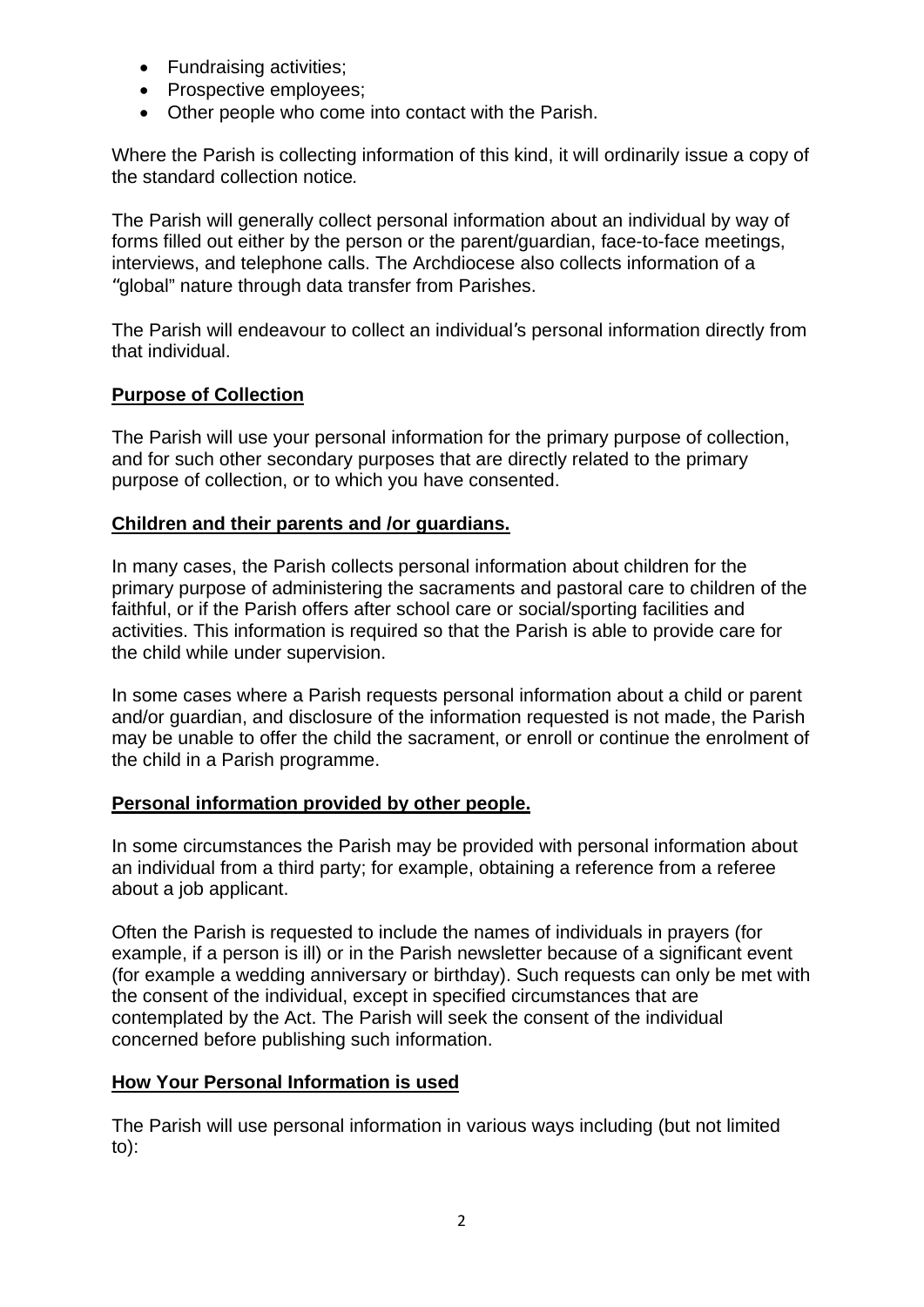- Attending to pastoral care needs;
- To implement and maintain planned giving programmes;
- To contact you if you are a volunteer
- If you are a job applicant, to assess your suitability for the position for which you have applied.

The Parish uses personal information about children and their parents and/or guardians in various ways, including:

- to keep parents informed about matters related to their child's spiritual life, through correspondence, newsletters and magazines;
- day-to-day administration;
- to look after students' spiritual physical and social well-being;
- to seek donations for the Parish;
- to contribute to aggregated data that the Parish or the Archdiocese may require from time to time to meet reporting and planning responsibilities;
- to satisfy the Parish's legal obligations and allow the Parish to discharge its duty of care.

## **Job applicants, staff members and contractors:**

The Parish uses the personal information of job applicants, staff members and contractors primarily to assess and (if successful) to engage the services of the individual. The Parish will also use this information:

- to administer the individual's employment or contract (as the case may be);
- or insurance purposes;
- to seek funds and marketing for the parish;
- to contribute to aggregated data that the Parish and the Archdiocese use to meet their reporting and planning responsibilities;
- to enable the Parish maintain necessary staff information for entitlements including long service leave, maternity leave, Workcover and other necessary industrial or employment purposes;
- to satisfy the Parish's legal obligations (for example, in relation to child protection legislation);
- Other purposes that may arise from time to time.

## **To whom might the Parish disclose personal information?**

Each Parish in the Archdiocese of Adelaide will, from time to time, share personal information with other Parishes within the diocese. This allows Parishes to transfer information between them, for example, when a person changes address or is to receive a sacrament in another parish. It also allows Parishes to transfer information to the Archdiocesan Church Office for planning and reporting purposes.

The Parish may disclose personal information (including sensitive information) held about an individual to:

- another Parish (within the Archdiocese or a diocese elsewhere):
- Catholic Church Insurances;
- aovernment departments: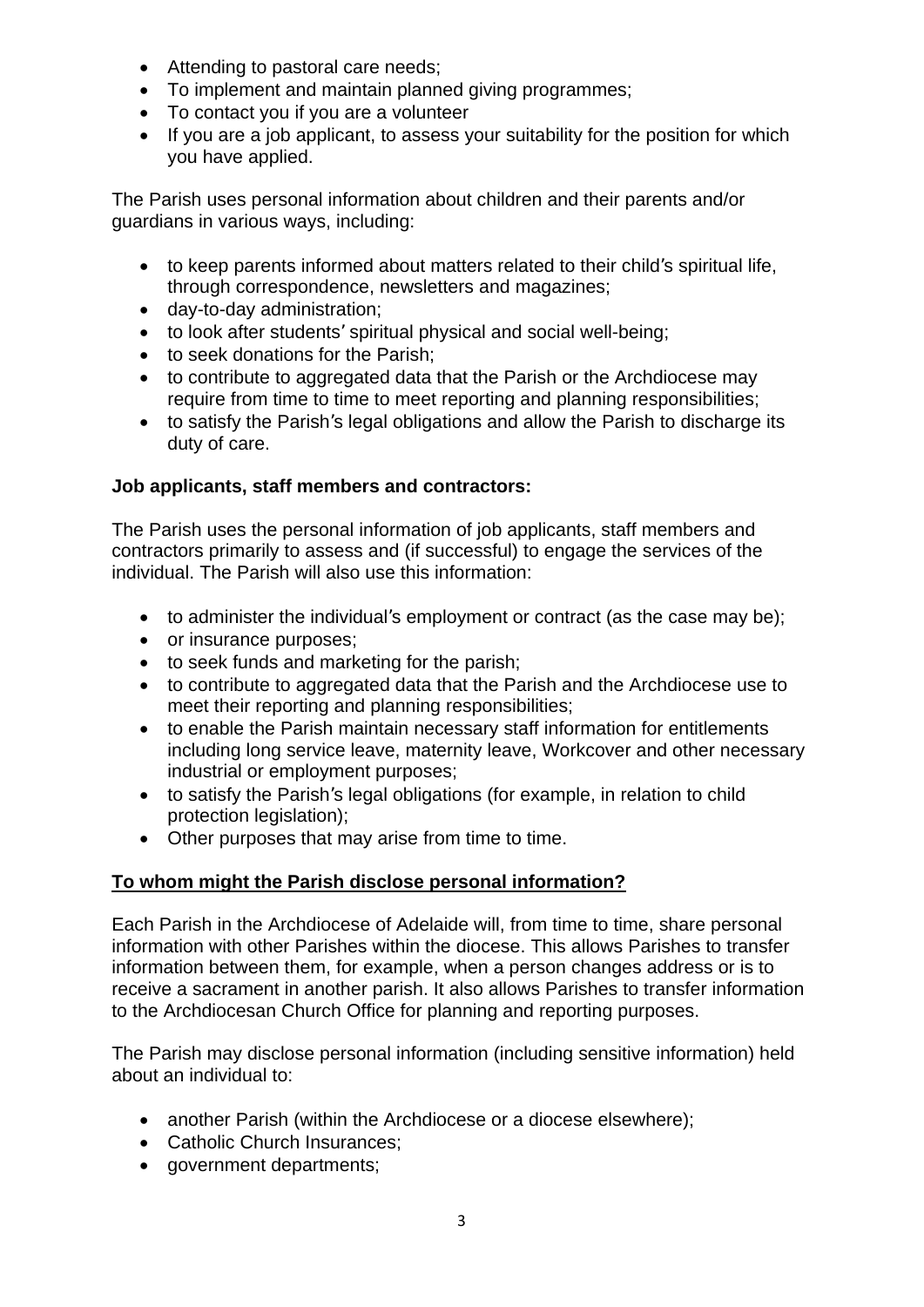- the Parish school or other Catholic school;
- people providing services to the Parish;
- recipients of Parish publications, like newsletters and magazines;
- Parents and/or quardians
- anyone to whom you authorise the Parish to disclose your personal information.

The Parish will ordinarily seek the relevant individual's consent to disclosure or use of that individual's personal information. In other cases, consent may be implied. Where consent cannot be obtained, the Parish will have regard to the provisions of the Act prior to using or disclosing the individual's personal information.

The Parish will not send personal information about an individual outside Australia without:

 obtaining the consent of the individual (in some cases this consent will be implied);

or

• otherwise complying with the National Privacy Principles.

### **Fundraising:**

Fundraising is important for ensuring that the Parish is able to continue to provide pastoral care and to maintain and develop the Parish Church and other property. Personal information held by a Parish may be disclosed to an organisation that assists in the Parish's fundraising, for example, Catholic Fundraising.

Parishioners, staff, and contractors may from time to time receive fundraising information. Parish publications, like newsletters and magazines, which include personal information, may be used for fundraising purposes.

### **How will sensitive information be treated?**

Sensitive information will be used and disclosed only where the individual has consented to such use and/or disclosure, for a directly related secondary purpose, or where the use or disclosure of the sensitive information is allowed or required by law.

### **Management and security of personal information**

Parish staff are required to respect the confidentiality of personal information and the privacy of individuals. The Parish has in place steps to protect the personal information held from misuse, loss, unauthorised access, modification or disclosure by use of various methods including locked storage of paper records and restricted access to computerized records, requiring the use of a secret password.

The Parish engages contractors to perform some of its functions. In some circumstances, these contractors have access to the personal information that the Parish holds. In most cases, the Parish has confidentiality agreements with the individual contractors, requiring that the information that they come into contact with remains confidential.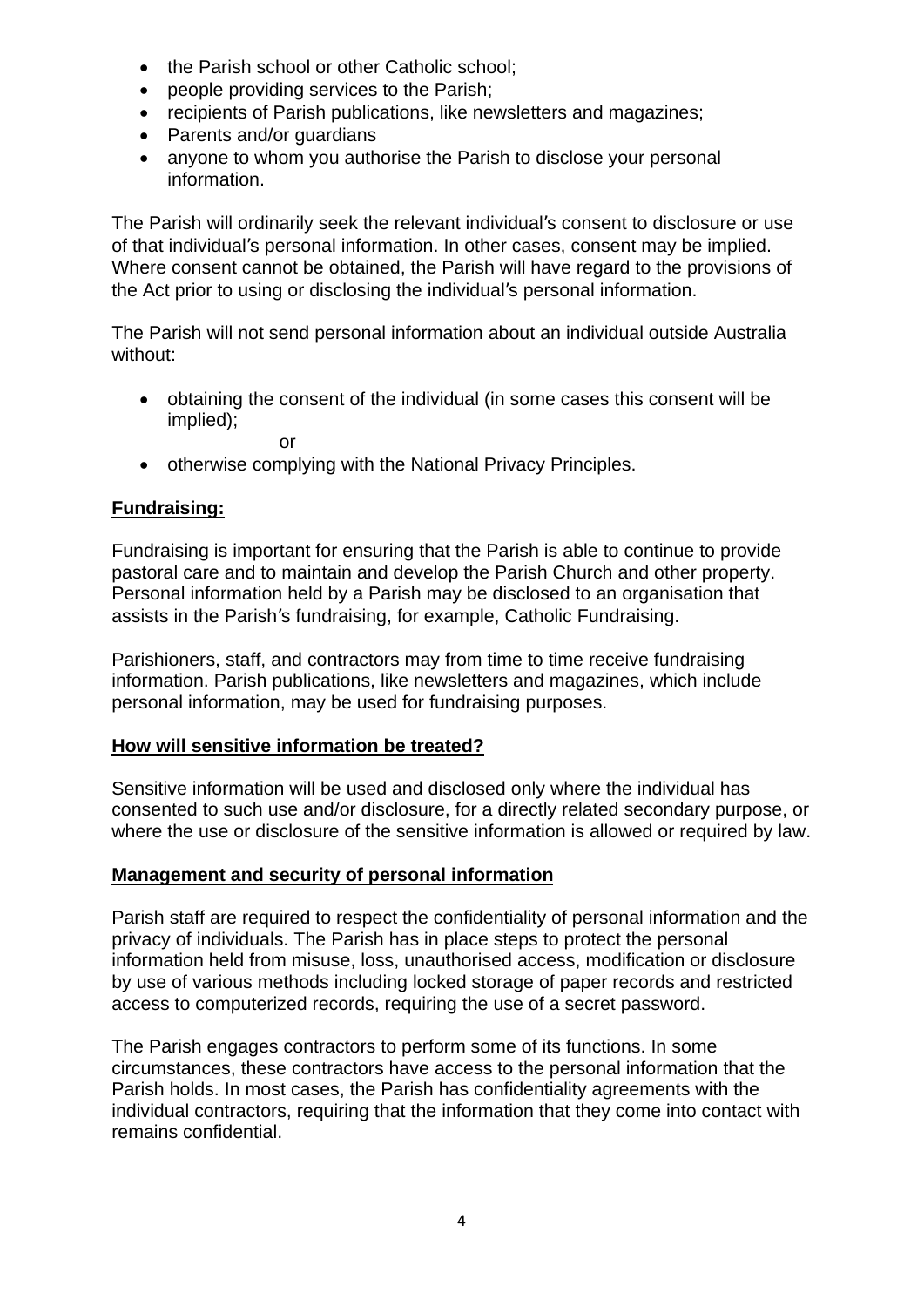## **Updating personal information**

The Parish endeavours to ensure that the personal information it holds is accurate, complete and up-to-date. A person may seek to update their personal information held by contacting the Parish Priest at any time. The National Privacy Principles require the Parish only store the personal information for as long as is necessary.

## **You have the right to check what personal information the Parish holds about you**

Under the Act, individuals may seek access to any personal information that the Parish holds about them and to request that any perceived inaccuracy is changed. The Act sets out some exceptions to this right. Children will generally have access to their personal information through their parents and/or guardians.

To make a request to access any information the Parish holds about you or your child, please contact the Parish Priest in writing.

The Parish may require you to verify your identity and specify what information you require. A fee may be charged to cover the cost of verifying your application and locating, retrieving, reviewing and copying any material requested. If the information sought is extensive, you will be advised of the likely cost in advance.

## **Consent and rights of access to the personal information of children**

The Parish respects every parent's and/or guardian's right to make decisions concerning their child's religious upbringing and care.

Generally, a Parish will refer any requests for consent and notices in relation to the personal information of a child to the child's Parents. A Parish will treat consent given by a parent and/or guardian as consent given on behalf of the child, and notice to a parent and/or guardian will act as notice given to the child.

There will be occasions when access is denied; for example, where release of the personal information would have an unreasonable impact on the privacy of others, or where the release may result in a breach of the Parish's duty of care to the child.

The Parish may, at its discretion, on the request of a child grant that child access to personal information held by the Parish about them, or allow a child to give or withhold consent to the use of their personal information, independently of their parents and/or guardian. This would normally be done only when the relevant child has reached 18 years of age, but a Parish may do so in other circumstances where the maturity of the child and/or the child's personal circumstances so warrant.

## **Enquiries and Complaints**

If you wish to make an enquiry or complaint about the manner in which the Parish has handled your personal information, in the first instance please contact the Parish Priest, 7 Mann Street, Mount Barker SA 5255 or by telephone on (08) 8391 1053.